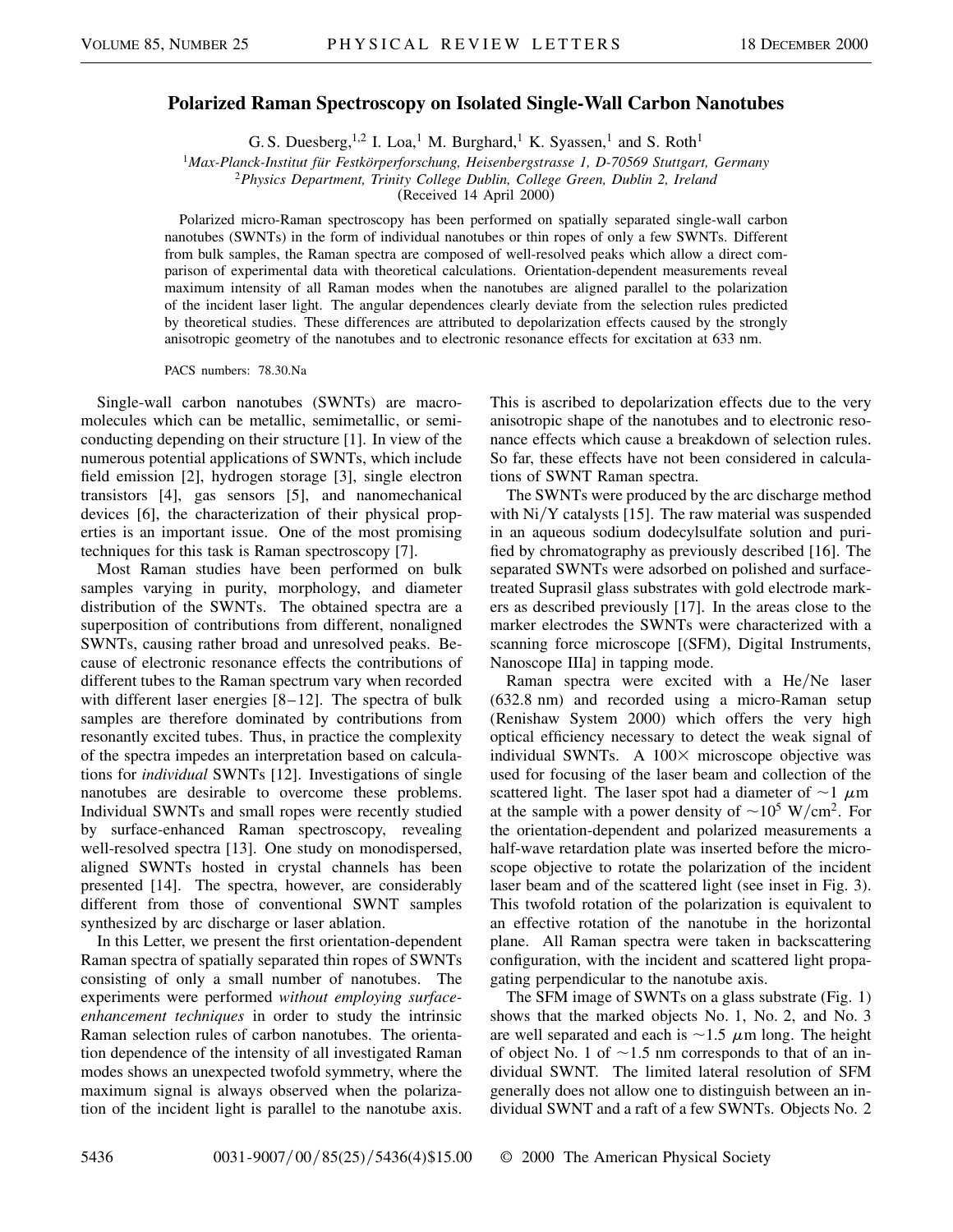

FIG. 1. SFM image of well-separated individual SWNTs and small bundles of SWNTs adsorbed on a glass substrate. The end of a gold electrode used as a marker can be seen at the upper left. The height of object No. 1 corresponds to that of an individual SWNT, while No. 2 and No. 3 are small ropes of SWNTs.

and No. 3 are small ropes with a height of  $\sim$  5 nm. The electrode end (top left of Fig. 1) was used as a landmark to position the laser spot on each of the marked objects.

In Fig. 2(a) the spectrum of object No. 1 is presented together with that of the substrate as a reference. The *G* line of graphite at 1580 cm<sup>-1</sup> ( $E_{2g}$  symmetry) is split into



several modes when a graphene sheet is bent to a cylinder. In Fig. 2(a) the *G* band consists of a broad and intense peak  $G_1$  at 1550 cm<sup>-1</sup>, commonly attributed to resonantly excited metallic SWNTs [10], and a narrow feature  $G_2$  at 1580  $\text{cm}^{-1}$ . This band shape and the pronounced *D* line at  $1318 \text{ cm}^{-1}$  have been observed for all objects investigated in our experiment. In Fig. 2(b) the low-frequency regions of the spectra of objects No. 1–3 are highlighted. All three objects show a single, nearly symmetric radial breathing mode (RBM), where the carbon atoms undergo a uniform radial displacement perpendicular to the tube axis.

Single thin and straight objects were selected for the orientation-dependent measurements. Figure 3 displays Raman spectra with different angles  $\alpha_i$  between the polarization (electric field) of the incident laser light and the nanotube axis. The spectra were recorded with parallel polarizations of the incoming and scattered light ("*VV* configuration"). All modes show maximum intensity when the polarization of the incident radiation is parallel to the nanotube axis ( $\alpha_i = 0^{\circ}$  and  $\alpha_i = 180^{\circ}$ ), while near 90<sup>o</sup> no signal could be detected. This orientation dependence was fully reproducible for several distinct objects.

It is noteworthy that the relative intensities of the RBM and the *G* line were found to vary significantly for different objects with ratios  $I_{\text{RBM}}/I_G = 0.1-4$ . This effect is not



FIG. 2. (a) Raman spectrum of object No. 1 (see Fig. 1) with the polarization of the incident laser beam parallel to the axis of the SWNT. The dotted line is the spectrum of the bare substrate. The symmetric *D* line is centered at  $1318 \text{ cm}^{-1}$  and has been observed on all objects. (b) Raman spectra of objects Nos. 1–3 in the low-frequency region.

FIG. 3. Raman spectra of a thin SWNT rope in the *VV* configuration for various angles  $\alpha_i$  between the rope axis and the polarization of the incident laser beam, as depicted in the inset. For  $\alpha_i = 0^\circ$  and 180° the polarization of the incident radiation is parallel to the axis of the SWNTs determined from SFM images with an accuracy of  $\pm 10^{\circ}$ .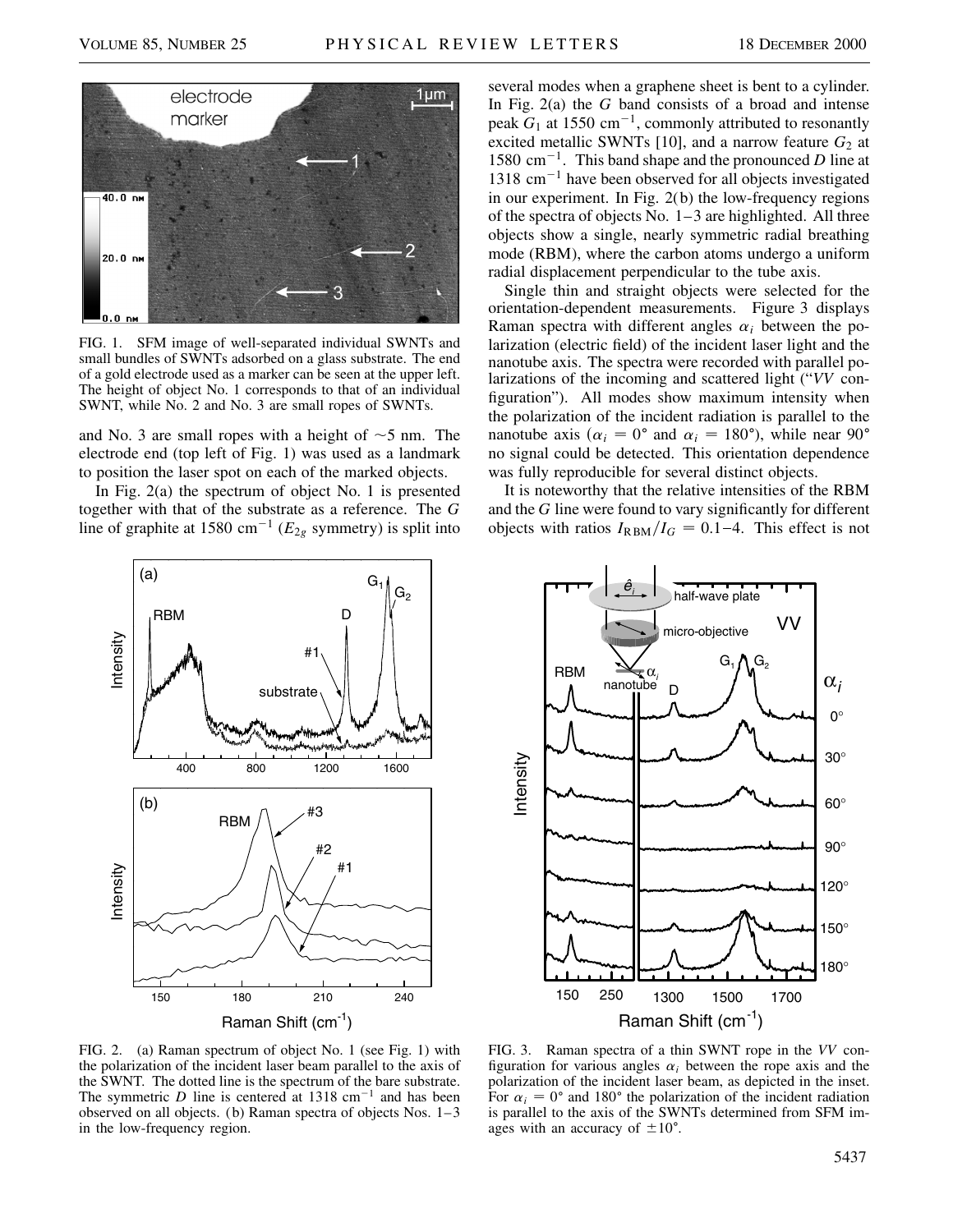related to possibly different orientations  $\alpha_i$  of the various objects, as all modes exhibit the same angular dependence.

The complete angular dependences of the intensities  $I(\alpha_i)$  of the *D* line and the components  $G_1$  and  $G_2$  of the *G* line are shown in Fig. 4(a) for the *VV* scattering configuration. Figure 4(b) displays the orientation dependence of the RBM signal for both parallel *VV* and crossed *VH* polarizations of incident and scattered light. The same behavior was also observed for the cross-polarized Raman spectra of the higher-energy modes. Thus, the intensities of all Raman modes in both the parallel- and the cross-polarized configuration show the same angular dependence which can be described by  $I(\alpha_i) \propto \cos^2(\alpha_i)$  (solid lines). This means that the Raman signal is maximum with the incident polarization parallel to the tube axis and zero when perpendicular. It further implies that the two cross-polarized scattering configurations *VH* ( $\alpha_i = 0^\circ$ ) and *HV* ( $\alpha_i = 90^\circ$ ) are not equivalent.

The RBM frequency was calculated to scale (almost independently of the helicity of the tube) with the in-



FIG. 4. Polar diagrams showing the Raman mode intensities *I* of SWNTs as a function of the angle  $\alpha_i$  between the polarization of the incident light and the nanotube axis.  $I(\alpha_i)$  for (a) the components  $G_1$  and  $G_2$  of the  $G$  line and for the  $D$  line in the *VV* scattering configuration and (b) the RBM in the *VV* and *VH* configurations. The twofold symmetry of the modes, which can be modeled by  $I(\alpha_i) \propto \cos^2(\alpha_i)$ , has been observed on all investigated objects. (c) Calculated  $I(\alpha_i)$  for the RBM of a (10, 10) tube under nonresonant conditions after data of Ref. [26].

5438

verse diameter *d* of a given SWNT [18–21]. The relation  $d(nm) = 224/\omega(cm^{-1})$  was proposed by Bandow *et al.* [22], where  $\omega$  is the Raman frequency of the RBM. This provides a Raman-spectroscopy-based measure for the diameter of individual SWNTs which so far could be determined only by scanning tunneling microscopy or transmission electron microscopy.

Interestingly, most of the thin ropes studied here exhibit symmetric, sharp RBMs, suggesting that they are composed of SWNTs very similar in diameter. Recent experimental [23] and theoretical [24,25] results show that the RBM frequency is up-shifted by  $5\%$ –10% for tubes packed into bundles. Therefore, the absolute diameter cannot be determined at high accuracy from the frequency of the RBM, as long as the effect of the surrounding environment is not precisely known. It is, however, possible to distinguish tubes of different diameter by their RBM positions at high precision. For example, a change in diameter of only 0.01 nm relates to a shift of the RBM frequency by more than  $1 \text{ cm}^{-1}$ , which is determined easily.

Based on lattice-dynamical calculations [8,24], it is generally accepted that the components of the SWNT *G* mode have  $E_{2g}$ ,  $A_{1g}$ ,  $E_{1g}$  (zigzag or armchair SWNTs) or  $E_2$ ,  $A_1$ ,  $E_1$  symmetry (chiral SWNTs) and that the RBM has  $A_{1g}$  $(A_1)$  symmetry. Saito *et al*. have calculated the angular dependences for all modes under nonresonant conditions for a (10, 10) armchair tube [26] as reproduced in Fig. 4(c) for the RBM in *VV* (solid line) and *VH* (dashed line) scattering configurations. The measured angular dependences presented here do not reflect the different symmetries and they are not compatible with the predictions for any of the symmetries  $A_{1g}$ ,  $E_{1g}$ , or  $E_{2g}$ . All modes exhibit the same twofold symmetry in the *VV* and *VH* configurations with the highest intensity occurring when the incident radiation is polarized parallel to the tube axis.  $A_{1(g)}$  symmetry of the RBM implies zero Raman scattering intensity for the cross-polarized *VH* configuration when the incident radiation is polarized parallel  $(\alpha_i = 0)$  or perpendicular  $(\alpha_i = 90^{\circ})$  to the tube axis. The maximum signal should occur at  $\alpha_i = 45^\circ$ . In contrast to this prediction, we experimentally observe the strongest Raman signal in the *VH* configuration for  $\alpha_i = 0^{\circ}$ . These discrepancies may be related to two effects not taken into account so far in the theory: (i) depolarization due to the very anisotropic shape of the tubes and (ii) electronic resonance effects.

SWNTs with a typical length-to-diameter ratio on the order of 1000 are extremely anisotropic. This leads to significantly differing polarizabilities for external fields applied parallel and perpendicular to the tube axis. Ajiki and Ando [27] have calculated the optical conductivity of carbon nanotubes taking into account this geometrical depolarization effect. According to their calculation, the absorption of light polarized parallel to the tube axis is up to  $\sim$  20 times larger than for perpendicularly polarized light. This leads to a strongly reduced Raman signal when the polarization of the incident radiation is perpendicular to the nanotube axis, as the absorption of a laser photon is one